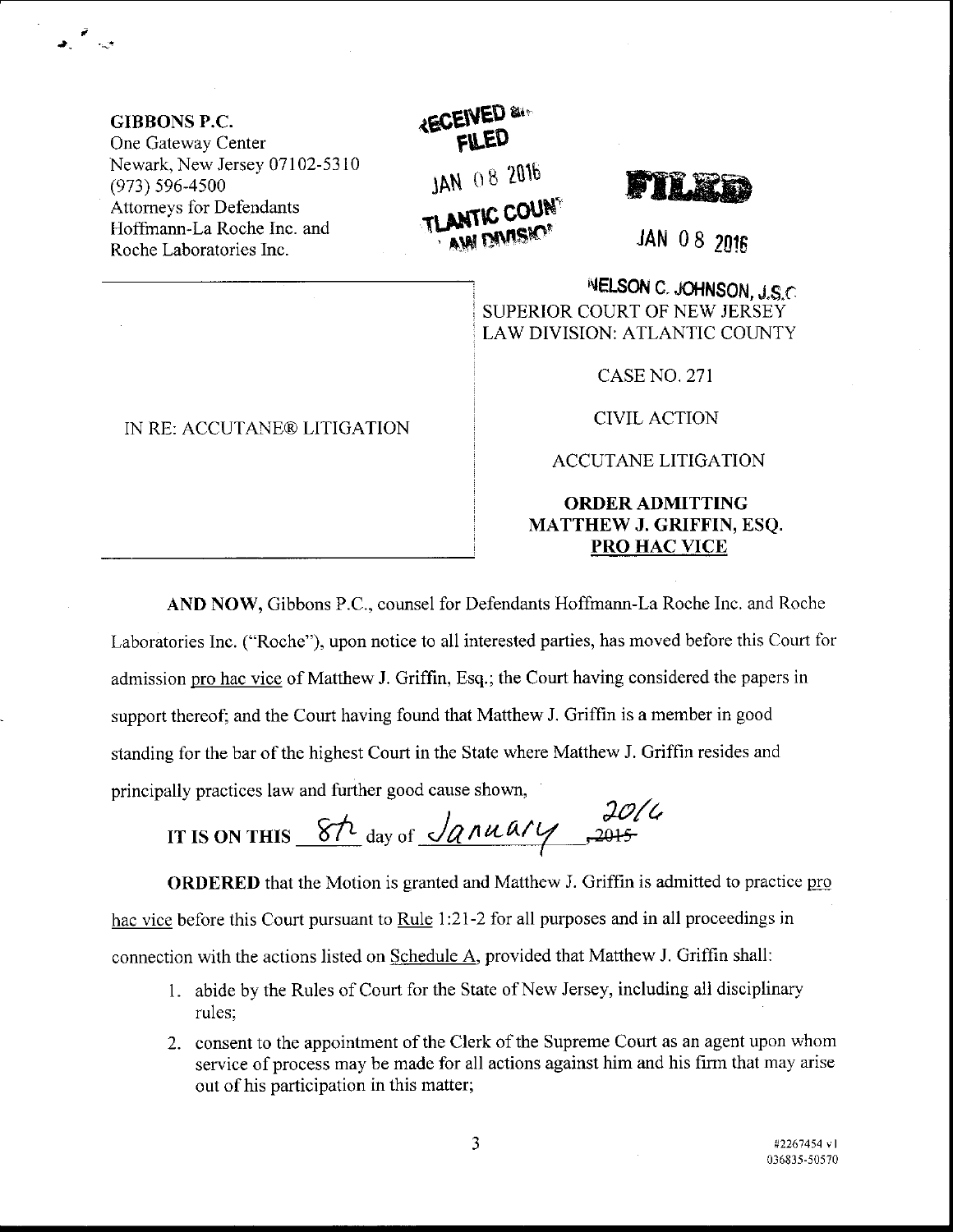- 3. notify the Court immediately of any matter affecting his standing before this Court; and
- 4. have all pleadings and other papers filed in the Court signed by an attorney-at-law of this Court employed by the firm of Gibbons P.C., who shall be responsible for the conduct of Matthew J. Griffin; and it is further

ORDERED that Matthew J. Griffin shall make payment of fees as provided in the New

Jersey Rules of Court, R. 1:28-1(b), 1:28-2, and 1:28B-1(e), within thirty (30) days of the date of this Order; and it is further

ORDERED that the Clerk of this Court shall forward a copy of this Order to the Treasurer of the New Jersey Fund for Client Protection; and it is further

ORDERED that copies of this Order shall be served by attomeys for Roche upon all counsel of record within seven (7) days of the receipt thereof.

 $\mathcal{V}$ ur  $\mathcal{L}$ do

Honorable Nelson C. Johnson, J.S.C.

]  $Opposed$ Unopposed